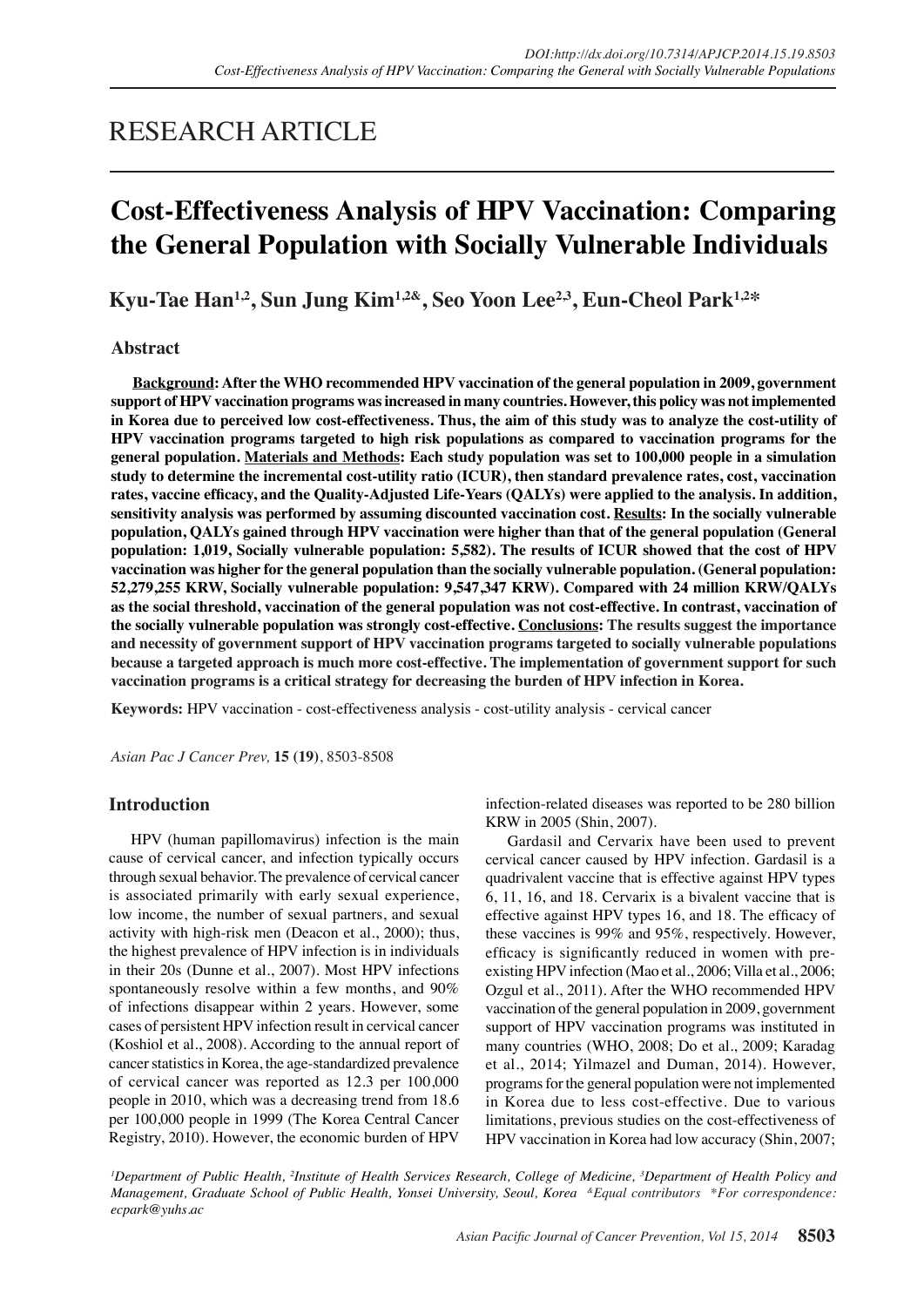#### *Kyu-Tae Han et al*

Marra et al., 2009; Armstrong, 2010). In contrast, other studies on the cost-effectiveness of HPV vaccination in some countries showed high cost-effectiveness for the specific population (Techakehakij and Feldman, 2008; Jeurissen and Makar, 2009).

According to a study by Wilkinson, the home environment was among environmental risk factors that most influenced to the problem behavior of adolescents. In particular, the structural aspects such as the absence of one or both parents instead, low socio-economic status, etc., and functional aspects such as psychological distance between parent and child, and poor parenting attitudes were reported as major factors for problem behaviors in adolescents (Wilkinson, 1973). In addition, the results of previous studies showed that the population most vulnerable to HPV infection had been exposed to many risk factors including low income, and low education level (Bambra, 1999; Nyari et al., 2001; Frohlich and Potvin, 2008; Zhang et al., 2012). Thus, the aim of this study was to include these additional factors in our analysis of the cost-effectiveness for an HPV vaccination program targeted to high risk populations, as compared to the general population.

## **Materials and Methods**

#### *Study population*

This study used a novel approach of focusing on adolescents from broken families and low-income families as the socially vulnerable population. These subjects were chosen because of the high probability of problem and risky behavior that could lead to HPV infection.

## *Standardized prevalence rate*

The standardized prevalence of HPV infection in the total population was calculated using the disease statistics provided by the HIRA (Health Insurance Review and Assessment Service). Subsequently, we calculated the odds ratio by adjusting for age, economic status, academic records, and survey year in the Korea Youth Risk Behavior Web-based Survey (KYRBWS). These data then were used to calculate the standardized prevalence in the general and socially vulnerable populations (Health Insurance Review & Assessment Service, 2010-2012; Korea Centers for Disease Control and Prevention, 2010-2012).

### *Cost*

The medical costs of HPV-infected patients included the vaccine cost as well as the costs imposed by those not vaccinated. Health insurance claims data provided by the National Evidence-based Healthcare Collaborating Agency were used to calculate the non-medical costs of HPV-infected patients. These costs included administration costs and transportation costs (National Evidence-based Healthcare Collaboratiing Agency, 2012).

#### *Vaccination rates*

It is inevitable that incomplete vaccination occurs at a certain rate because complete HPV vaccination consists of a series of three vaccinations. Thus, the data were stratified according to each stage of vaccination; the

data used were provided by the National Evidence-based Healthcare Collaborating Agency (National Evidencebased Healthcare Collaboratiing Agency, 2012).

#### *Vaccine efficacy*

Within the group of sexually active individuals, we included in the definition of incomplete vaccination individuals who engaged in potentially risky sexual activity before vaccination. Then, the calculation for vaccine efficacy was stratified by age (Korea Centers for Disease Control and Prevention, 2010-2012).

#### *QALYs*

Because the data from the Korea National Health and Nutrition Examination Survey appeared to be an overestimation of the QALY in Korea, we used the U.S. estimation of QALYs for analysis. QALYs for the economic evaluation of HPV vaccination were determined for both the general population and the social vulnerable population (Elbasha et al., 2007; Basu et al., 2008).

#### *Incremental cost-utility ratio (ICUR)*

In order to determine the ICUR, we set the study population to 100,000 individuals for the simulation study, then standard prevalence rates, cost, vaccination rates, vaccine efficacy, and QALYs were applied to the analysis (Hassan et al., 2008).

In performing the analysis, the following assumptions were made. First, vaccination was assumed all members of each population. Second, vaccination efficacy was evaluated according to vaccine type, incomplete vaccination, and whether individuals were sexually active. Third, the ratio of vaccine type administered was assumed to be 1:1. Fourth, the income threshold was set to 24 million KRW. If the ICUR of vaccination was lower than 24 million KRW, the results indicated cost-effective for vaccination of that population. Finally, a 3% discount rate for vaccine cost was applied to the analysis for each year.

#### *Sensitivity analysis*

We wanted to determine if providing vaccines at a discounted cost would affect the cost-effectiveness of vaccinating the general and the target populations. Incremental discounted costs for vaccination (33%, 55%, and 66%) were applied to the analysis. From these data, the incremental cost-utility ratio was determined (Figure 1).

## **Results**

The odds ratio for sexual activity was calculated by adjusting age, economic status, academic records, and survey year for the data from the Korea Youth Risk Behavior Web-based Survey. The socially vulnerable population had a higher odds ratio than the general population (OR of the socially vulnerable population: 4.264, Ref=general population).

Applying the odds ratio to the statistics of disease from the HIRA, the standardized prevalence of HPV infection in the general and socially vulnerable populations was calculated (Table 1).

The analysis of vaccination efficacy (see Table 2),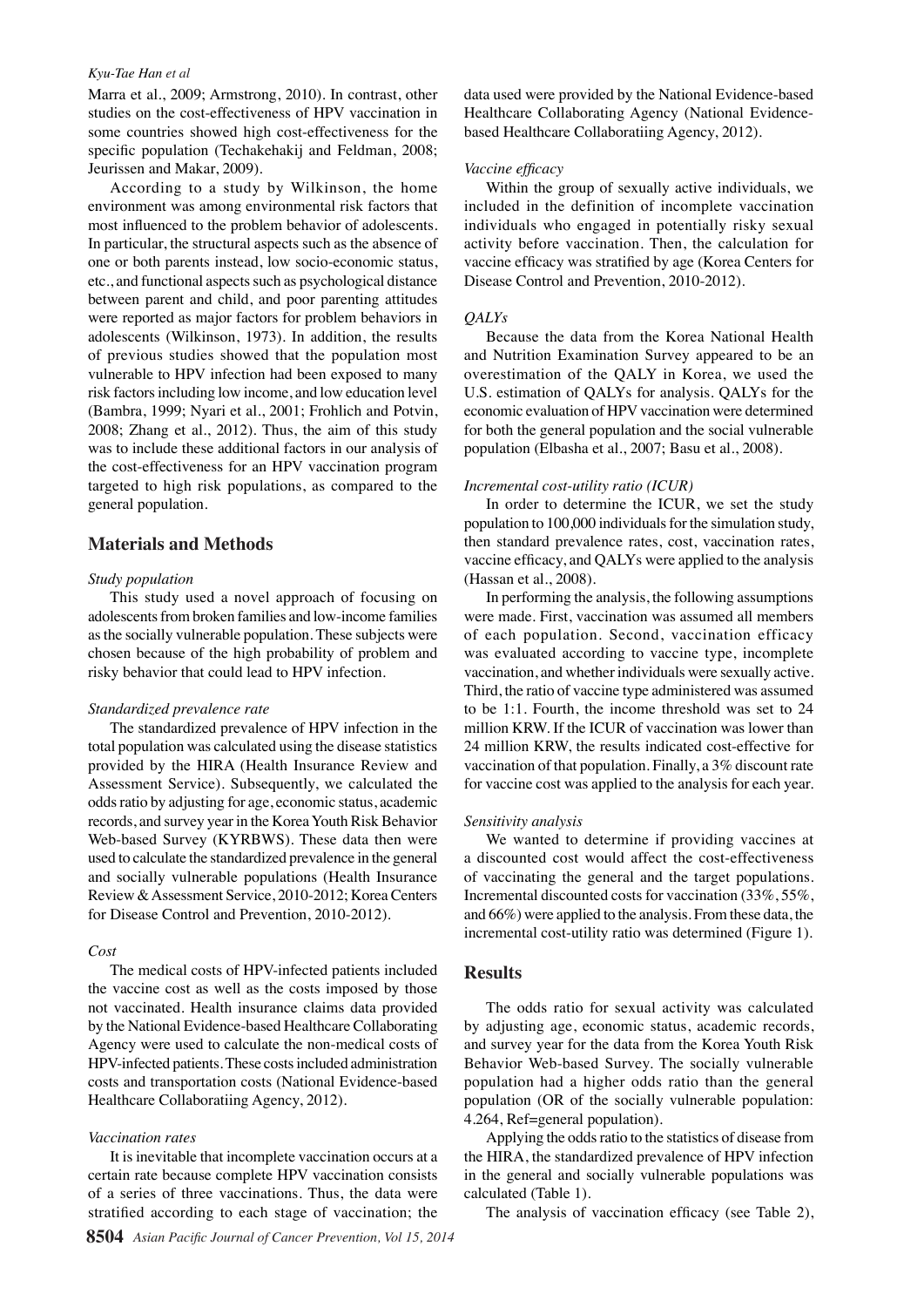taking into account age at first sexual experience, showed that the vaccination efficacy in the general population was higher than in the socially vulnerable population. (General population: 88.0%, Socially vulnerable population: 84.0%.

The cost for vaccination was calculated by applying the costs reported in study of the National Evidencebased Healthcare Collaborating Agency to vaccination rates. Costs were calculated for the target population of 100,000 people (Medical cost: 48,716,167,500 KRW, Non-medical cost: 4,577,017,680 KRW). To evaluate the efficacy of HPV vaccination, QALYs for each population were calculated using the QALYs of HPV-related disease. In the socially vulnerable population, QALYs gained through HPV vaccination were higher than that of general population (General population: 1,019, Socially vulnerable population: 5,582; Table 3).

ICUR was determined by adjusting for standardized prevalence rates, vaccination efficacy, QALYs, and cost. The results showed that the cost of HPV vaccination was higher for the general population than the socially vulnerable population. (General population: 52,279,255





KRW, Socially vulnerable population: 9,547,347 KRW; Table 4). Compared with 24 million KRW/QALYs as the social threshold, vaccination of the general population had no cost-effective. In contrast, vaccination of the socially vulnerable population had strong cost-effective.

After assuming discounted the vaccination cost, the result of study analyzed by applying discounted vaccination cost to the sensitivity analysis. In the sensitivity analysis, vaccination of the general population had cost-effective only at the 66% discounted vaccination cost level. In the case of the socially vulnerable population, discounted vaccination costs had cost-effective at all discount levels evaluated (Figure 2).



**Figure 2. Sensitivity Analysis for HPV Vaccination Cost by Discounted Level (Unit: KRW/QALYs)**

|  | <b>Table 2. Vaccination Efficacy by Population</b> |  |  |
|--|----------------------------------------------------|--|--|
|  |                                                    |  |  |

| Vaccination<br>time (Age) | Percentages<br>of general<br>population | Percentages<br>of socially<br>vulnerable population |
|---------------------------|-----------------------------------------|-----------------------------------------------------|
| 11                        | 99.03%                                  | 98.78%                                              |
| 12                        | 97.74%                                  | 97.09%                                              |
| 13                        | 97.81%                                  | $97.11\%$                                           |
| 14                        | 97.91%                                  | 97.19%                                              |
| 15                        | 98.31%                                  | 97.68%                                              |
| 16                        | 98.85%                                  | 98.39%                                              |
| 17                        | 99.03%                                  | 98.63%                                              |
| 18                        | 99.37%                                  | 99.11%                                              |
| Vaccination Efficacy      | 88.04%                                  | 83.99%                                              |



| <b>Study Population</b>        | Age       | Cervical | CIN I              | CIN II             | CIN III            |                         |  |
|--------------------------------|-----------|----------|--------------------|--------------------|--------------------|-------------------------|--|
|                                |           | Cancer   | Mild               | Moderate           | Severe             | Carcinoma               |  |
|                                |           |          | Cervical dysplasia | Cervical dysplasia | Cervical dysplasia | in situ of cervix uteri |  |
| General Population             | $10-19$   | 0.2      | 5.3                | 1.2                | 0.6                | 0.3                     |  |
|                                | $20 - 29$ | 12.8     | 216.8              | 63.3               | 37.6               | 62.1                    |  |
|                                | $30-39$   | 72       | 296.6              | 97.2               | 74.4               | 188.3                   |  |
|                                | $40-49$   | 160.5    | 304.9              | 92.7               | 67                 | 208.4                   |  |
|                                | 50-59     | 230.8    | 206.9              | 61                 | 44.8               | 144.1                   |  |
|                                | $60 - 69$ | 256.9    | 102.9              | 38.2               | 31.4               | 106.5                   |  |
|                                | 70-79     | 193      | 36.9               | 17.7               | 16.9               | 57.6                    |  |
|                                | $80-$     | 65.2     | 4.1                | 3                  | 3                  | 8                       |  |
| Socially vulnerable population | $10-19$   | 0.82     | 17.32              | 3.93               | 1.86               | 0.88                    |  |
|                                | $20 - 29$ | 52.75    | 704.09             | 205.57             | 122.03             | 201.84                  |  |
|                                | $30-39$   | 297.78   | 963.6              | 315.64             | 241.65             | 611.59                  |  |
|                                | $40-49$   | 663.54   | 990.5              | 301.11             | 217.64             | 677.06                  |  |
|                                | 50-59     | 954.13   | 672.13             | 198.06             | 145.45             | 468.15                  |  |
|                                | 60-69     | 1,061.90 | 334.4              | 123.99             | 101.97             | 345.8                   |  |
|                                | 70-79     | 797.85   | 119.78             | 57.44              | 54.76              | 186.97                  |  |
|                                | $80 -$    | 269.55   | 13.16              | 9.65               | 9.65               | 25.83                   |  |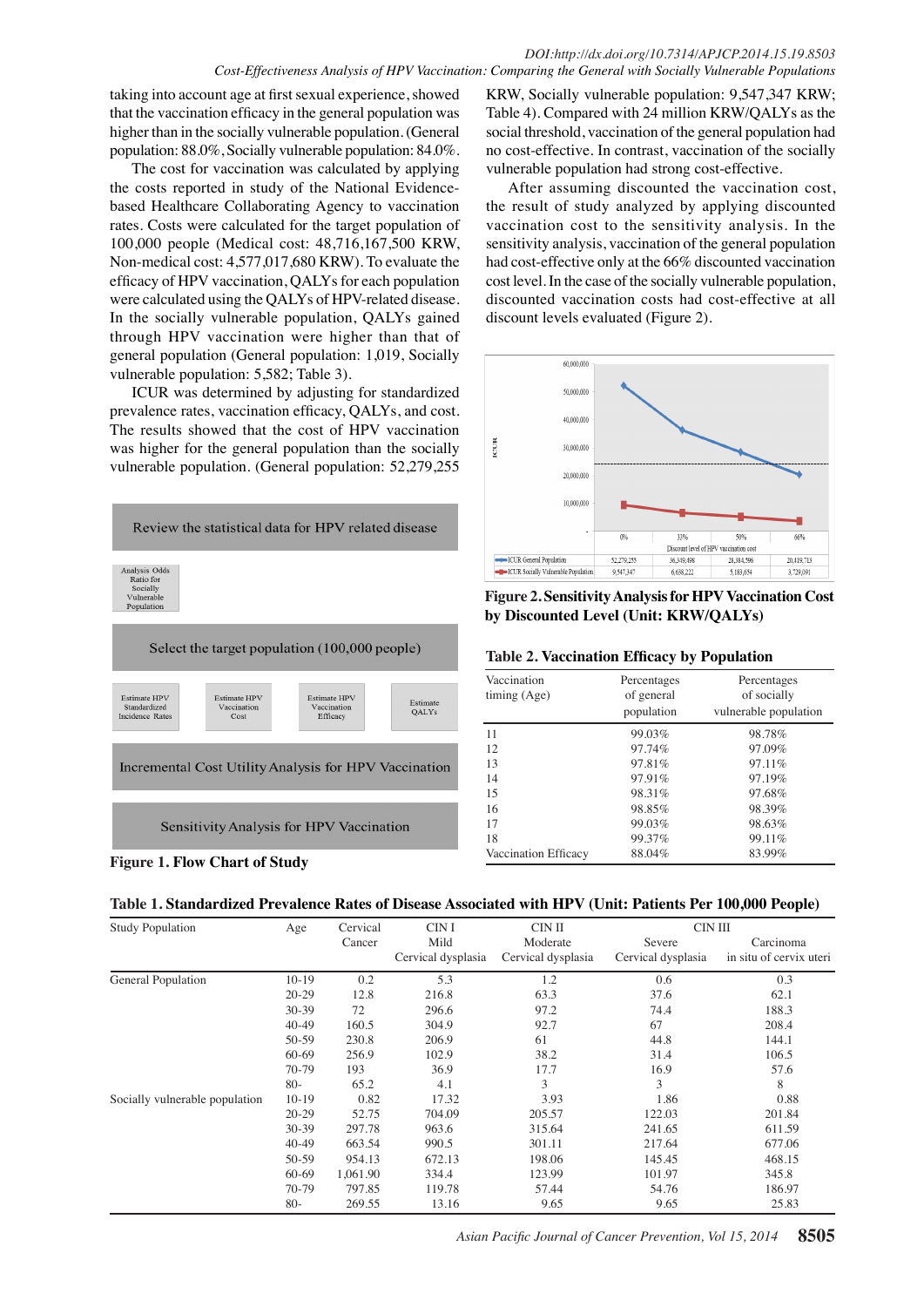#### *Kyu-Tae Han et al*

 $C_{\text{out}}$ 

| woi          |                  |                                                    |     |                                                                       |  |                                               |                            |                                                                           |                   |  |
|--------------|------------------|----------------------------------------------------|-----|-----------------------------------------------------------------------|--|-----------------------------------------------|----------------------------|---------------------------------------------------------------------------|-------------------|--|
| Medical Cost |                  | Vaccine Cost                                       |     |                                                                       |  | <b>Vaccination Rates</b><br>Vaccinated People |                            | <b>Total Vaccination Cost</b>                                             | <b>Total Cost</b> |  |
|              |                  | 165,000                                            |     | 1/3 dose schedule of vaccination                                      |  | 5.14%                                         | 5,140                      | 848,100,000                                                               | 48,716,167,500    |  |
|              |                  |                                                    | 2/3 | dose schedule of vaccination<br>dose schedule of vaccination<br>Total |  | 8.53%<br>86.33%<br>$100\%$                    | 8,530<br>86,330<br>100,000 | 2,814,900,000<br>42,733,350,000<br>46,396,350,000                         |                   |  |
|              |                  |                                                    | 3/3 |                                                                       |  |                                               |                            |                                                                           |                   |  |
|              |                  |                                                    |     |                                                                       |  |                                               |                            |                                                                           |                   |  |
|              |                  |                                                    |     | Loss of Cost $(5\%)$                                                  |  |                                               |                            | 2,319,817,500                                                             |                   |  |
|              | Non-medical cost | Details                                            |     |                                                                       |  |                                               |                            |                                                                           | <b>Total Cost</b> |  |
|              |                  | <b>Administration Cost</b><br>Transportation costs |     | Average cost*1.5 (Subjects and their parents)                         |  |                                               |                            | Personnel expenses Communication cost (3 times/case) Other indirect costs | 4,577,017,680     |  |
| <b>OALYs</b> | Disease          |                                                    |     |                                                                       |  | General population                            |                            | Socially vulnerable population                                            |                   |  |
|              |                  | Cervical Cancer                                    |     |                                                                       |  | 240                                           |                            | 1,380                                                                     |                   |  |
|              | CIN I            |                                                    |     |                                                                       |  | 108                                           |                            | 620                                                                       |                   |  |
|              | CIN II           |                                                    |     |                                                                       |  | 276                                           |                            | 1,581                                                                     |                   |  |
|              | CIN III          |                                                    |     |                                                                       |  | 534                                           |                            | 3,065                                                                     |                   |  |
|              |                  | QALYs Increase for Vaccination (A)                 |     |                                                                       |  | 1,158                                         |                            | 6,646                                                                     |                   |  |
|              |                  | Non-immunization among vaccinated people (B)       |     |                                                                       |  |                                               | 138<br>1,064               |                                                                           |                   |  |
|              |                  | Total QALYs Increase (A-B)                         |     |                                                                       |  | 1,019                                         |                            | 5,582                                                                     |                   |  |

## **Table 3. The Costs of HPV Vaccination and QALYs for Economic Evaluation (Unit: KRW, QALYs)**

\*QALYs: CINⅠ(0.910), CINⅡ/Ⅲ(0.870), Cervical Cancer(0.700)

**Table 4. Increment Cost-Utility Ratio for HPV Vaccination by Population (Unit: KRW, KRW/QALYs)**

| <b>Target Population</b>       |  | Medical Cost Non-medical Cost Total Cost    | <b>OALYs</b>           |                     | $A-B$ | <b>ICUR</b>      |
|--------------------------------|--|---------------------------------------------|------------------------|---------------------|-------|------------------|
|                                |  |                                             | Not Vaccination<br>(B) | Vaccination<br>(A)  |       |                  |
| General Population             |  | 48.716.167.500 4.577.017.680 53.293.185.180 | 3.121.300 3.122.319    |                     |       | 1.019 52.279.255 |
| Socially Vulnerable Population |  |                                             |                        | 3,115,811 3,121,393 |       | 5,582 9,547,347  |

# **Discussion**

Many previous studies for HPV-related disease measured the cost-effectiveness of vaccine programs targeted to the general population, and those studies found that vaccination programs for the general population had not cost-effective. However, the studies were limited by the expensive vaccination cost and limits of efficacy. The present study analyzed the cost-effectiveness of vaccination programs targeted to a socially vulnerable population versus the general population.

The result of our analysis showed that HPV vaccination programs targeted to the socially vulnerable population had high cost-effective, unlike the lack of cost-effective for the general population. By sensitivity analysis, the general population had cost-utility only at a 66% discounted vaccination cost. The socially vulnerable population had absolute cost-effective at all discount levels tested.

Of course, some studies about HPV vaccination of targeted groups have demonstrated economic value (Aponte-Gonzalez et al., 2013; Demarteau et al., 2013; Drolet et al., 2013; Elbasha et al., 2009; English et al., 2013; Fesenfeld et al., 2013; Kim et al., 2007; Natunen et al., 2013; Turner et al., 2013; Woertman and van der Wilt, 2013). However, the present study also considered the home environment when defining the socially vulnerable group. Thus, our findings include another important factor for the target group when evaluating the economic value of HPV vaccination.

This study has some limitations. First, we used estimated data for the simulation study because we did not have access to actual numbers. Therefore, the results

of this study can provide only trends about the economic value of HPV vaccination. Next, we did not consider medical costs incurred because of disease related to HPV infection. However, we applied the same assumptions to each population that was evaluated. Our approach provides a method to determine a reasonable estimate of the economic burden of HPV vaccination. In addition, this study had to use U.S. QALYs because exact data about QALYs in Korea is lacking.

In spite of these limitations, our results suggest the importance and cost-effectiveness for national support of HPV vaccination of socially vulnerable populations. Through the implementation of a national policy to support vaccination of socially vulnerable populations rather than the general population, we expect to see a decrease in the economic burden caused by HPV infections (Liao et al., 2009; Demarteau et al., 2012; da Fonseca et al., 2013). Of course, it is difficult to determine the actual economic value of HPV vaccination from the results of this study; thus, further studies should be undertaken. Targeting vaccination programs to specific populations at high risk is a new alternative for reducing the economic burden due to HPV infection.

In conclusion, the results of this study suggest the importance and necessity of government support of HPV vaccination programs targeted to socially vulnerable populations because a targeted approach is much more cost-effective than vaccinating the general population. The implementation of government support for such vaccination programs is a critical strategy for decreasing the burden of HPV infection in Korea.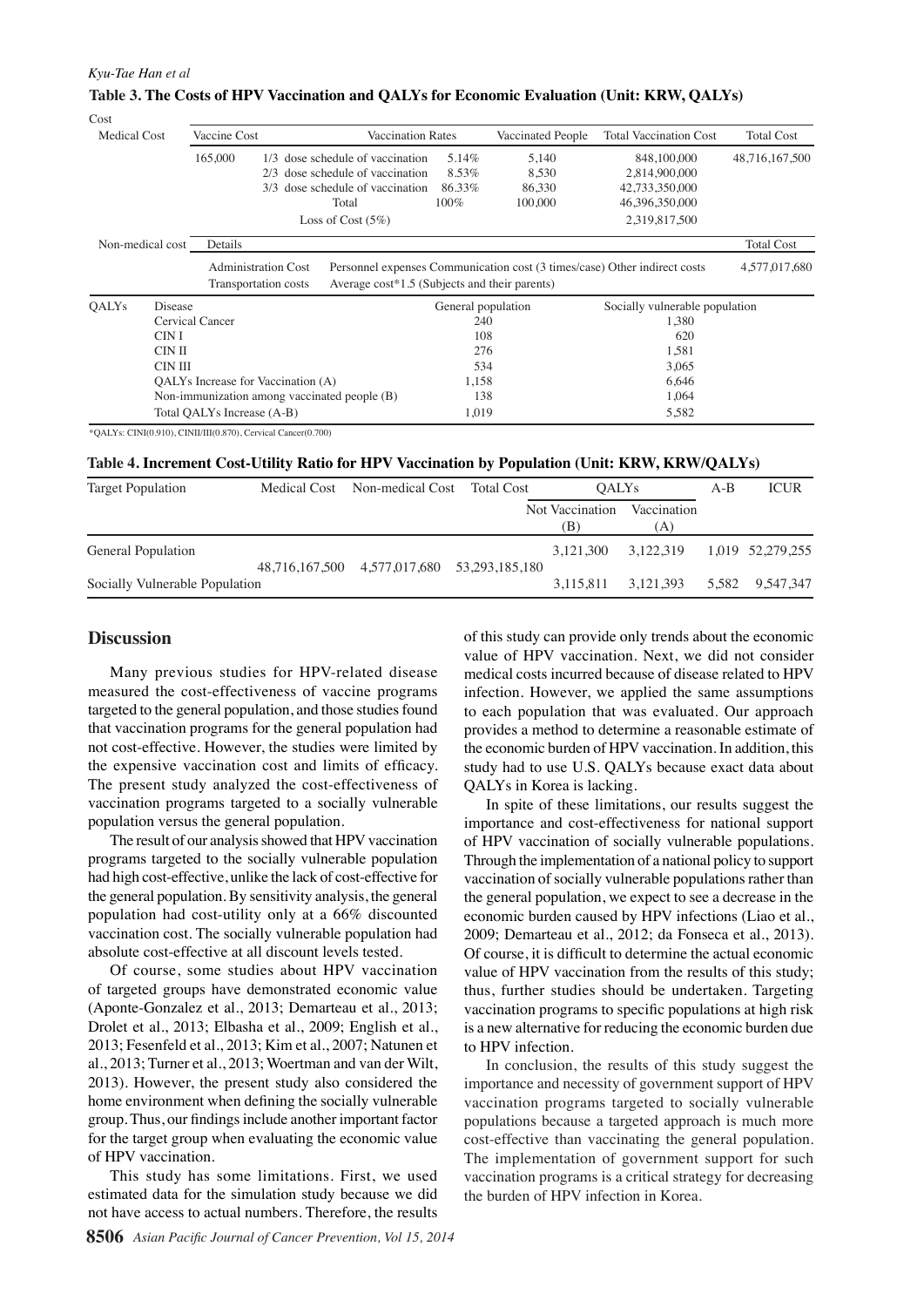## **Acknowledgements**

This study was supported by a grant from Korea Medical Assistance Foundation and the National R&D Program for Cancer Control, Ministry of Health and Welfare, Republic of Korea (No. 1420230). The funding source had no role in the design and conduct of the study, collection, management, analysis and interpretation of the data and preparation, review or approval of the manuscript. The authors report no conflicts of interest in this work.

# **References**

- Aponte-Gonzalez J, Fajardo-Bernal L, Diaz J, et al (2013). Cost-effectiveness analysis of the bivalent and quadrivalent human papillomavirus vaccines from a societal perspective in Colombia. *PLoS One*, **8**, 80639.
- Armstrong EP (2010). Prophylaxis of cervical cancer and related cervical disease: a review of the cost-effectiveness of vaccination against oncogenic HPV types. *J Manag Care Pharm*, **16**, 217-30.
- Bambra C (1999). Current status of reproductive behaviour in Africa. *Human Reproduction Update*, **5**, 1-20.
- Basu S, Chapman GB, Galvani AP (2008). Integrating epidemiology, psychology, and economics to achieve HPV vaccination targets. *Proceedings of the National Academy of Sciences*, **105**, 19018-23.
- da Fonseca AJ, Martin CNR, Gigante RLG, et al (2013). Cost-effectiveness of primary and secondary prevention strategies for cervical cancer in Brazil: a systematic review. *Gynecology Obstetrics*.
- Deacon J, Evans C, Yule R, et al (2000). Sexual behaviour and smoking as determinants of cervical HPV infection and of CIN3 among those infected: a case-control study nested within the Manchester cohort. *Br J Cancer*, **83**, 1565.
- Demarteau N, Tang CH, Chen HC, et al (2012). Costeffectiveness analysis of the bivalent compared with the quadrivalent human papillomavirus vaccines in Taiwan. *Value Health*, **15**, 622-31.
- Demarteau N, Van Kriekinge G, Simon P (2013). Incremental cost-effectiveness evaluation of vaccinating girls against cervical cancer pre-and post-sexual debut in Belgium. *Vaccine*, **31**, 3962-71.
- Do H, Seng P, Talbot J, et al (2009). HPV vaccine knowledge and beliefs among Cambodian American parents and community leaders. *Asian Pac J Cancer Prev: APJCP*, 10, 339.
- Drolet M, Laprise JF, Boily MC, et al (2013). Potential cost effectiveness of the nonavalent human papillomavirus (HPV) vaccine. *Int J Cancer*, **134**, 2264-8.
- Dunne EF, Unger ER, Sternberg M, et al (2007). Prevalence of HPV infection among females in the United States. *JAMA*, **297**, 813-9.
- Elbasha EH, Dasbach EJ, Insinga RP (2007). Model for assessing human papillomavirus vaccination strategies. *Emerging Infect Dis*, **13**, 28.
- Elbasha EH, Dasbach EJ, Insinga RP, et al (2009). Age-based programs for vaccination against HPV. *Value Health*, **12**, 697-707.
- English K, Marra F, Davoudi B, et al (2013). O17. 4 evaluating the cost effectiveness of targeted vaccination strategies to reduce incidence of HPV-related cancer and other clinical outcomes in men who have sex with men (MSM) in British Columbia, Canada. *Sexually Transmitted Infections*, **89**, 59-60.
- Fesenfeld M, Hutubessy R, Jit M (2013). Cost-effectiveness of human papillomavirus vaccination in low and middle income

countries: A systematic review. *Vaccine*, **31**, 3786-804. Frohlich KL, Potvin L (2008). Transcending the known in

- public health practice: the inequality paradox: the population approach and vulnerable populations. *Am J Public Health*, **98**, 216.
- Hassan C, Pickhardt P, Laghi A, et al (2008). Computed tomographic colonography to screen for colorectal cancer, extracolonic cancer, and aortic aneurysm: model simulation with cost-effectiveness analysis. *Arch Internal Med*, **168**, 696-705.
- Health Insurance Review & Assessment Service (2010-2012). Statistics of disease.
- Jeurissen S, Makar A (2009). Epidemiological and economic impact of human papillomavirus vaccines. *Int J Gynecological Cancer*, **19**, 761-71.
- Karadag G, Gungormus Z, Surucu R, et al (2014). Awareness and practices regarding breast and cervical cancer among Turkish women in gazientep. *Asian Pac J Cancer Prev*, **15**, 1093.
- Kim KH, Kim J-H, Park SE, et al (2007). Human papillomavirus vaccine. *Korean J Pediatrics*, **50**, 811-9.
- Korea Centers for Disease Control and Prevention (2010-2012). Korea youth risk behavior web-based survey.
- Koshiol J, Lindsay L, Pimenta JM, et al (2008). Persistent human papillomavirus infection and cervical neoplasia: a systematic review and meta-analysis. *Am J Epidemiol*, **168**, 123-37.
- Liao CH, Liu JT, Pwu RF, et al (2009). Valuation of the economic benefits of human papillomavirus vaccine in Taiwan. *Value Health*, **12**, 74-7.
- Mao C, Koutsky LA, Ault KA, et al (2006). Efficacy of human papillomavirus-16 vaccine to prevent cervical intraepithelial neoplasia: a randomized controlled trial. *Obstetrics & Gynecology*, **107**, 18-27.
- Marra F, Cloutier K, Oteng B, et al (2009). Effectiveness and cost effectiveness of human papillomavirus vaccine. *Pharmacoeconomics*, **27**, 127-47.
- National Evidence-based Healthcare Collaboratiing Agency (2012). Economic evaluation of human papillomavirus vaccination.
- Natunen K, Lehtinen T, Torvinen S, Lehtinen M (2013). Costeffectiveness of HPV-vaccination in medium or low income countries with high cervical cancer incidence–a systematic review. *J Vaccines Vaccin*, **4**, 2.
- Nyari T, Cseh I, Woodward M, et al (2001). Screening for human papillomavirus infection in asymptomatic women in Hungary. *Human Reproduction*, **16**, 2235-7.
- Ozgul N, Tuncer M, Abacioglu M, Gultekin M (2011). Estimating prevalence of genital warts in Turkey: Survey among KETEM-affiliated gynecologists across Turkey. *Asian Pac J Cancer Prev*, **12**, 2397-400.
- Shin HR (2007). Burden of human papillomavirus infection related diseases. Korea center for disease control and prevention.
- Techakehakij W, Feldman RD (2008). Cost-effectiveness of HPV vaccination compared with Pap smear screening on a national scale: a literature review. *Vaccine*, **26**, 6258-65.
- The Korea Central Cancer Registry NCC (2010). Annual report of cancer statistics in Korea in 2010. ministry of health and welfare.
- Turner HC, Baussano I, Garnett GP (2013). Vaccinating women previously exposed to human papillomavirus: a cost-effectiveness analysis of the bivalent vaccine. *PloS one*, **8**, 75552.
- Villa L, Costa R, Petta C, et al (2006). High sustained efficacy of a prophylactic quadrivalent human papillomavirus types 6/11/16/18 L1 virus-like particle vaccine through 5 years of follow-up. *Br J Cancer*, **95**, 1459-66.

WHO (2008). Human papillomavirus (HPV) vaccine background